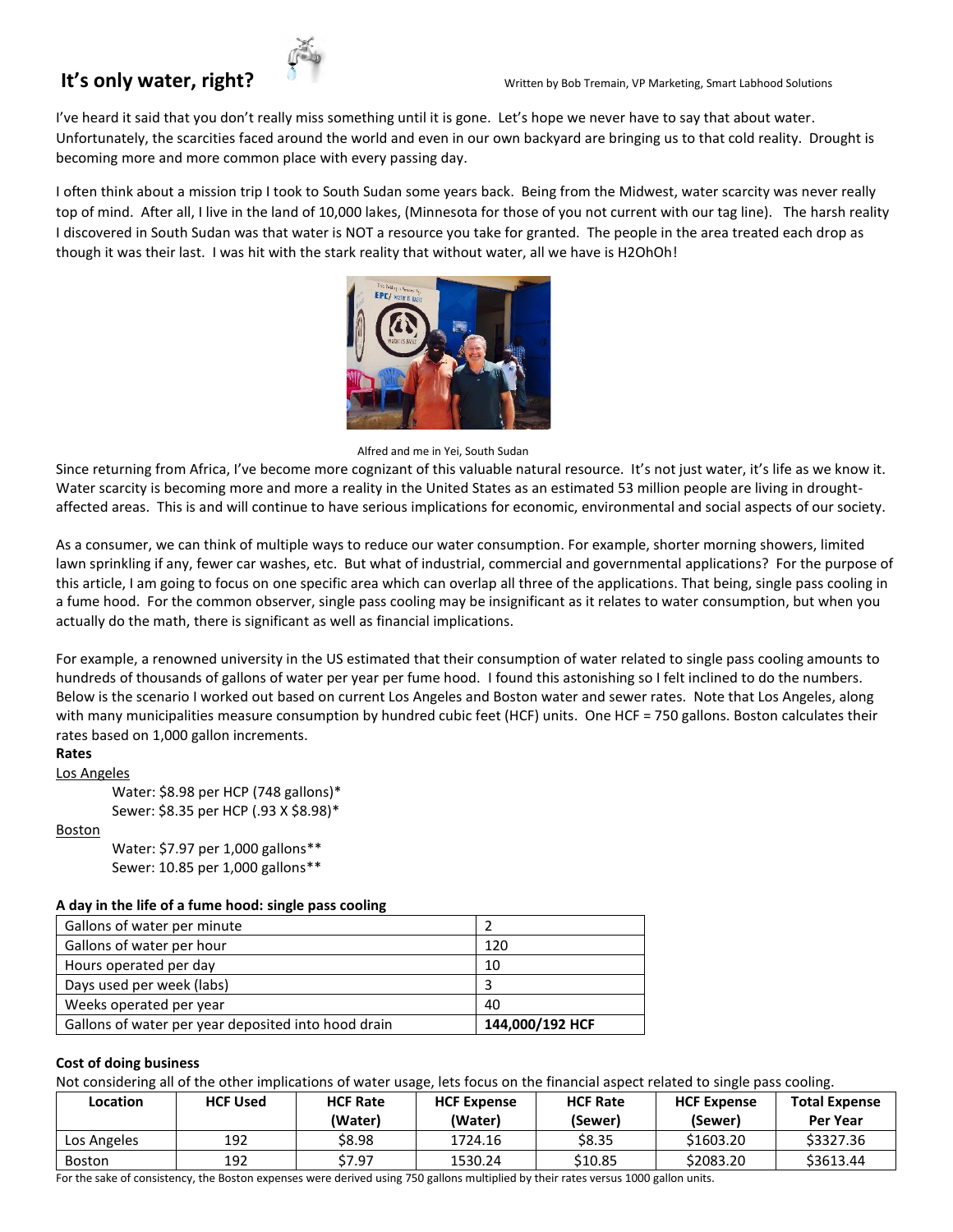# **A closed loop option for fume hoods**

As a means to essentially eliminate the water waste involved in single pass cooling, Smart Labhood Solutions offers a closed loop option for fume hoods called the *EcoDenser*.





Fits seamlessly in the lab hood. Back side of EcoDenser with hood panel removed

The EcoDenser provides 3 key benefits over a traditional single pass cooling process:

- **Water conservation**. Virtually no water is wasted through the closed loop process.
- **Elimination of hood drains**.
	- $\circ$  There is no need for a hood drain. If a connection on the condenser comes loose, the most water that will leak into the fume hood pan is about 20 oz. of water.
	- $\circ$  20 oz. of water in the hood pan can easily be contained no flood risk.
- **Flood Avoidance.** It is not inconceivable that a hood drain becomes plugged and the hose line detaches, causing the hood pan to fill and overflow.

Utilizing a primary and secondary plumbing system, cold water flows in and out of a heat exchanger on the EcoDenser while a separate water supply, (approximately 20 oz.) flows through the condenser, then returns into the heat exchanger where it is cooled and sent back through the condenser.

### **Return on Investment**

As with any investment, the cost needs to be weighed against the benefit. Unlike equipment such as a fume hood or other lab equipment, the EcoDenser actually has a measurable return on investment. Considering the cost of water and sewer usage as represented earlier, the EcoDenser can typically pay for itself within 1 year, based on usage and rates. Below is a cost recovery analysis for the EcoDenser:

### **Cost Elimination W/EcoDenser: New Fume Hood Fit-up**

- Access panel w/cut-out for faucet (\$75.00)
- Drop-in sink (\$35.00)
- Goose Neck faucet (\$215.00)
- Fee to plumb water lines to hood (\$1500.00)
- Fee to plumb drain (\$1500.00-2,500.00)

Total estimated cost eliminated: \$3,325.00-\$4,000.00

Note that there would be a cost incurred to tap into the existing chilled water line for the EcoDenser. Estimating \$1500.00, (likely less, if a portable chiller was available) the adjusted cost savings would be \$1825.00 (conservative estimate).